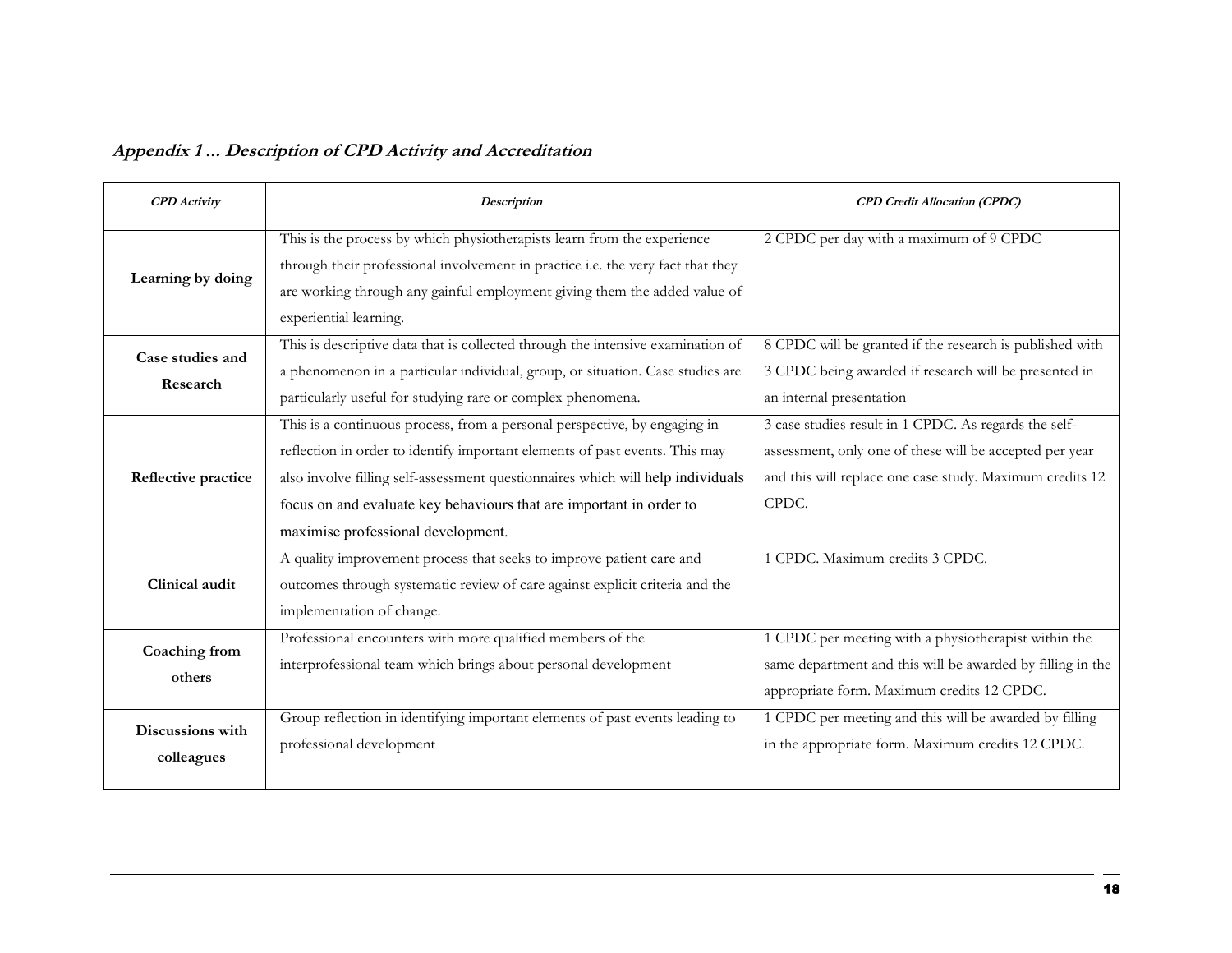| Peer reviews        | An examination and evaluation of the performance of a physiotherapist by a                                                        | 1 CPDC per meeting and this will be awarded by filling     |
|---------------------|-----------------------------------------------------------------------------------------------------------------------------------|------------------------------------------------------------|
|                     | committee or group made up of people of the same occupation.                                                                      | in the appropriate form. Maximum credits 12 CPDC           |
| Involvement in      | For example being a representative on a committee or a member of a                                                                | 4 CPDC per membership of such committees per year          |
| wider work of the   | professional body.                                                                                                                | and this will be awarded by keeping the Curriculum Vitae   |
| profession          |                                                                                                                                   | updated. Maximum credits 24 CPDC.                          |
| Secondment          | The detachment of a physiotherapist from their regular organisation for<br>temporary assignment in another occupation/employment. | 3 CPDC per week with a maximum of 24 CPDC                  |
|                     |                                                                                                                                   |                                                            |
| Project work or     | In-depth re-evaluation of a particular project/work experience.                                                                   | 8 CPDC will be awarded if the research is published with   |
| project             |                                                                                                                                   | 3 CPDC being awarded if research will be presented in      |
| management          |                                                                                                                                   | an internal presentation.                                  |
|                     | A discourse given before an audience upon a given subject, usually for the                                                        | if this is done as part of employment, no CPD credits are  |
| Lecturing           | purpose of instruction.                                                                                                           | to be awarded but if this is done as part of a CPD talk, 5 |
|                     |                                                                                                                                   | CPDC will be awarded per different talk delivered.         |
| Tutoring and        | A process in which the mentor or tutor serves as a role model, trusted                                                            | 2 CPDC per day with a maximum of 12 CPDC.                  |
|                     | counselor or teacher who provides opportunities for development, growth,                                                          |                                                            |
| Mentoring           | and support to less experienced physiotherapists and students.                                                                    |                                                            |
| Attending and       | A group of individuals who meet regularly to critically evaluate recent articles                                                  | 1 CPDC will be awarded per 5 documented hours.             |
| Organising journal  | in scientific literature.                                                                                                         | Maximum credits 12 CPDC.                                   |
| clubs or other      |                                                                                                                                   |                                                            |
| specialist groups   |                                                                                                                                   |                                                            |
| Formal academic     |                                                                                                                                   | Exemption of Credits (vide Appendix 2)                     |
| courses leading to  |                                                                                                                                   |                                                            |
| further education   |                                                                                                                                   |                                                            |
|                     |                                                                                                                                   |                                                            |
| Attending lectures, |                                                                                                                                   | CPDC awarded according to duration                         |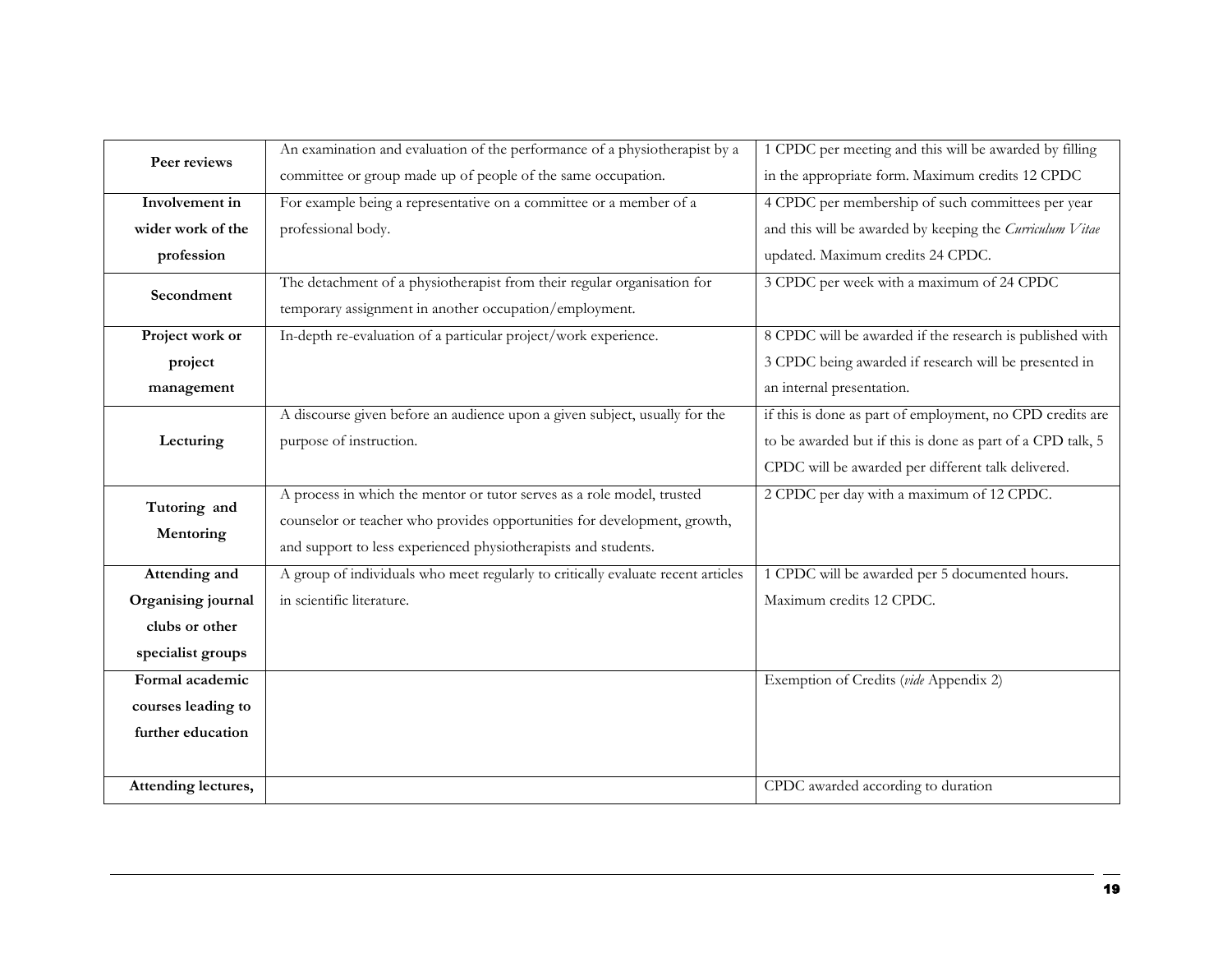| seminars or                  | (vide Appendix 3)                                                                                                                 |
|------------------------------|-----------------------------------------------------------------------------------------------------------------------------------|
| conferences                  |                                                                                                                                   |
| accredited by                |                                                                                                                                   |
| professional body            |                                                                                                                                   |
| Reading<br>journals/articles | 1 CPDC for the presentation of 5 summaries, with each<br>summary being in excess of 500 words. Maximum credits<br><b>12 CPDC.</b> |
| Reviewing books or           | 1 CPDC for the presentation of 5 summaries, with each                                                                             |
| articles                     | summary being in excess of 500 words. Maximum credits                                                                             |
|                              | <b>12 CPDC.</b>                                                                                                                   |

N.B. Where maximum credits are stipulated, these are attainable over the three year period.